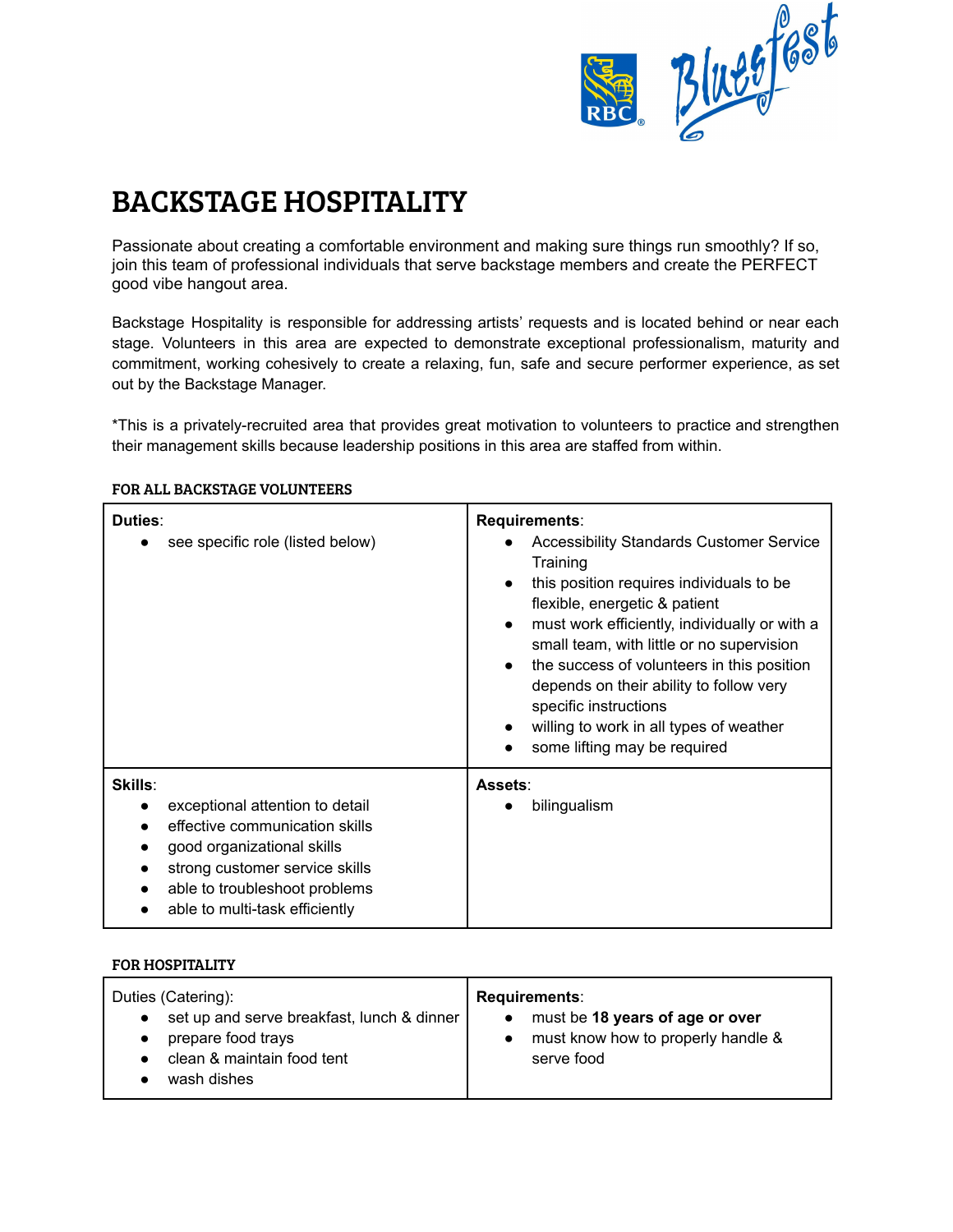| е<br>® | $\boldsymbol{\beta}$<br>70 <sub>o</sub><br>.96 |
|--------|------------------------------------------------|
|--------|------------------------------------------------|

| replenish supplies for next day's service<br>work an extension of catering, when<br>required (eg. Coffee station, dessert bar,<br>etc.)                                                                                      | must be available to work at least 5<br>daytime, weekday shifts                                                                          |
|------------------------------------------------------------------------------------------------------------------------------------------------------------------------------------------------------------------------------|------------------------------------------------------------------------------------------------------------------------------------------|
| <b>Duties (Dressing Rooms):</b><br>clean & set up dressing rooms<br>respond to artists' requests<br>maintain & replenish supplies, as required                                                                               |                                                                                                                                          |
| Duties (On-Site Runner):<br>maintain & replenish supplies from<br>$\bullet$<br>inventory for all backstage areas<br>cleaning duties for late shift                                                                           |                                                                                                                                          |
| Skills:<br>exceptional attention to detail<br>$\bullet$<br>effective communication skills<br>good organizational skills<br>strong customer service skills<br>able to troubleshoot problems<br>able to multi-task efficiently | Assets:<br><b>Smart Serve certification</b><br>Food Handler's certificate<br>previous culinary/food prep/serving<br>experience preferred |

## FOR SET-UP

| Duties:<br>clean trailers, organize and prepare<br>$\bullet$<br>the backstage area, organize and wash<br>supplies for backstage catering area<br>create, maintain & install décor<br>$\bullet$<br>participate in tear-down and pack-up at<br>$\bullet$<br>the end of the festival | Requirements:<br>must be 18 years of age or over<br>for set up & tear down shifts, must have<br>$\bullet$<br>steel-toed boots or shoes, hard hat and<br>reflective safety vest<br>willing to stand for long periods of time<br>$\bullet$<br>must be available for shifts scheduled on<br>$\bullet$<br>weekdays, evenings & weekends<br>pre-festival and at the end of the festival<br>lifting and moving items is frequently<br>$\bullet$<br>required |
|-----------------------------------------------------------------------------------------------------------------------------------------------------------------------------------------------------------------------------------------------------------------------------------|-------------------------------------------------------------------------------------------------------------------------------------------------------------------------------------------------------------------------------------------------------------------------------------------------------------------------------------------------------------------------------------------------------------------------------------------------------|
|-----------------------------------------------------------------------------------------------------------------------------------------------------------------------------------------------------------------------------------------------------------------------------------|-------------------------------------------------------------------------------------------------------------------------------------------------------------------------------------------------------------------------------------------------------------------------------------------------------------------------------------------------------------------------------------------------------------------------------------------------------|

## FOR RUNNERS

| Duties:<br>$\bullet$        | shop for artist/tour manager's<br>requirements<br>may be assigned to tour manager for<br>duration of their stay | Requirements:<br>must be 25 years of age or over<br>$\bullet$<br>available to work full day shifts (9 a.m. to<br>$\bullet$<br>close)<br>rental vehicle provided or may use own<br>$\bullet$<br>SUV or van (parking & gas compensated) |
|-----------------------------|-----------------------------------------------------------------------------------------------------------------|---------------------------------------------------------------------------------------------------------------------------------------------------------------------------------------------------------------------------------------|
| <b>Skills:</b><br>$\bullet$ | good knowledge of Ottawa's amenities<br>and driving routes                                                      |                                                                                                                                                                                                                                       |